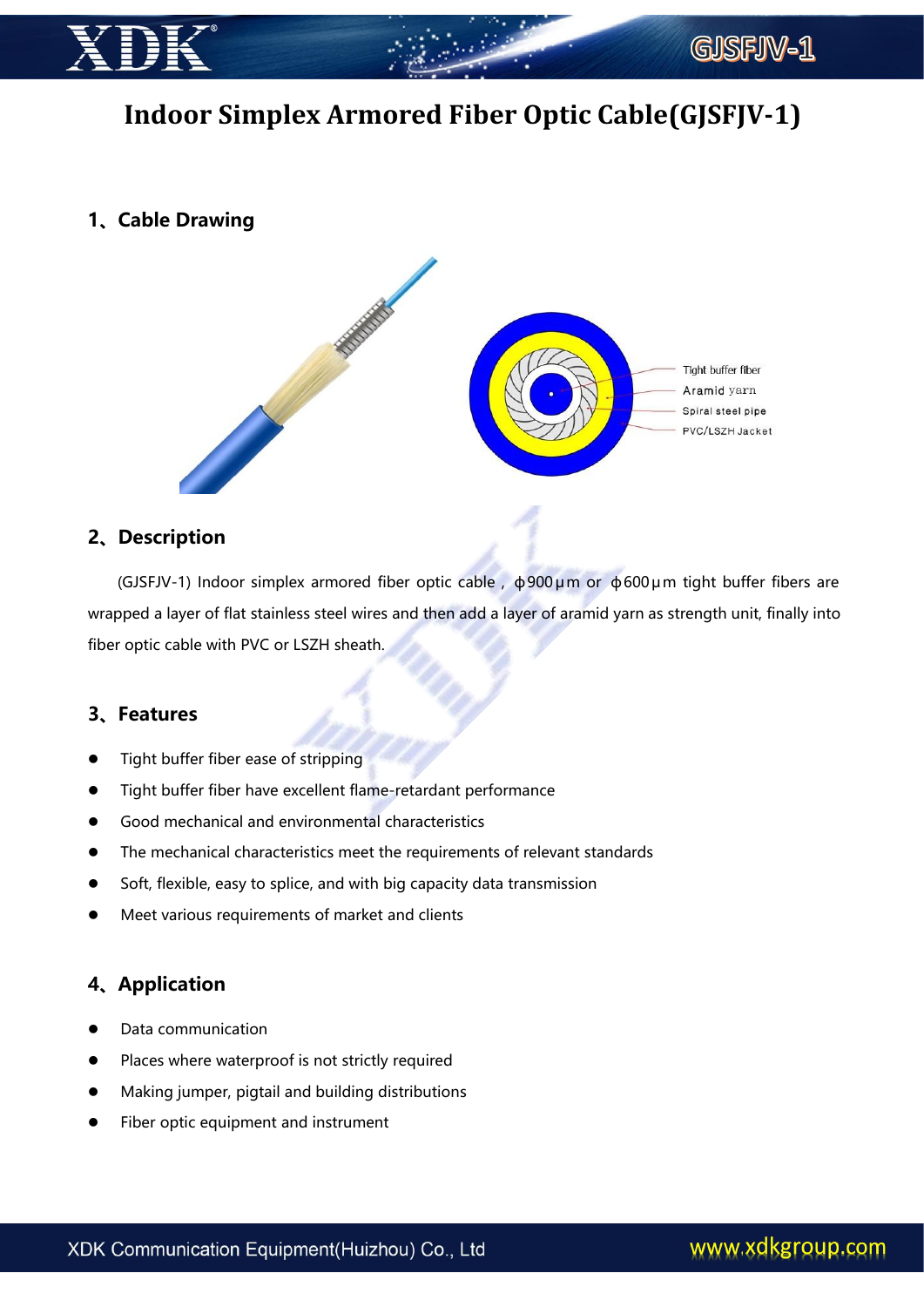

# **5、Specification**

#### **1) Fiber Allocation Scheme**

| Fiber number | Tube number | Fiber per tube | Fiber type                |
|--------------|-------------|----------------|---------------------------|
|              |             |                | Single mode or Multi mode |

#### **2) Cable construction details**

| Items                  |               | Description                               |  |  |  |
|------------------------|---------------|-------------------------------------------|--|--|--|
| <b>Fiber Counts</b>    |               | 1 cores                                   |  |  |  |
| <b>Strength Member</b> | Material      | Aramid yarn                               |  |  |  |
|                        | Color         | Yellow                                    |  |  |  |
| <b>Tight Buffer</b>    | Dia (mm)      | $0.9 \pm 0.05$ mm                         |  |  |  |
|                        | Material      | PVC (LSZH、Hytrel、PA or Customer required) |  |  |  |
|                        | Color         | <b>Blue or Yellow</b>                     |  |  |  |
|                        | Material      | PVC (LSZH or Customer required)           |  |  |  |
| Outer Jacket           | Color         | Yellow, Blue or White                     |  |  |  |
|                        | Thickness(mm) | $\geq 0.40$                               |  |  |  |

# **3) Cable Mechanical characteristic**

| Items                                     | Cable Dia<br>(mm) | Weight<br>(kg/km)                                                      | Allowable Tensile<br>Strength(N) |            | Crush Load (N/100mm) |            |
|-------------------------------------------|-------------------|------------------------------------------------------------------------|----------------------------------|------------|----------------------|------------|
|                                           |                   |                                                                        | Long term                        | Short term | Long term            | Short term |
| GJSFJV-1 Xn                               | $2.1 \pm 0.10$    | 15                                                                     | 300                              | 1000       | 500                  | 1000       |
| GJSFJV-1 Xn                               | $2.8 \pm 0.10$    | 18                                                                     | 300                              | 1000       | 500                  | 1000       |
| Min Bending                               | Long term         | 10 D                                                                   |                                  |            |                      |            |
| Radius(mm)                                | Short term        | 20 D                                                                   |                                  |            |                      |            |
| Temperature characteristic                |                   | Base on the working temperature range: Dwell time 8H / 2cycles.        |                                  |            |                      |            |
|                                           |                   | The variation on attenuation: $SM \leq 0.5$ dB/km; MM $\leq 0.3$ dB/km |                                  |            |                      |            |
| Hight temperature and<br>humidity ability |                   | ≥500h, 85°C/85%RH, No damage to the sheath.                            |                                  |            |                      |            |
| Installation Temperature range            |                   | $-5 \sim +50^{\circ}C$                                                 |                                  |            |                      |            |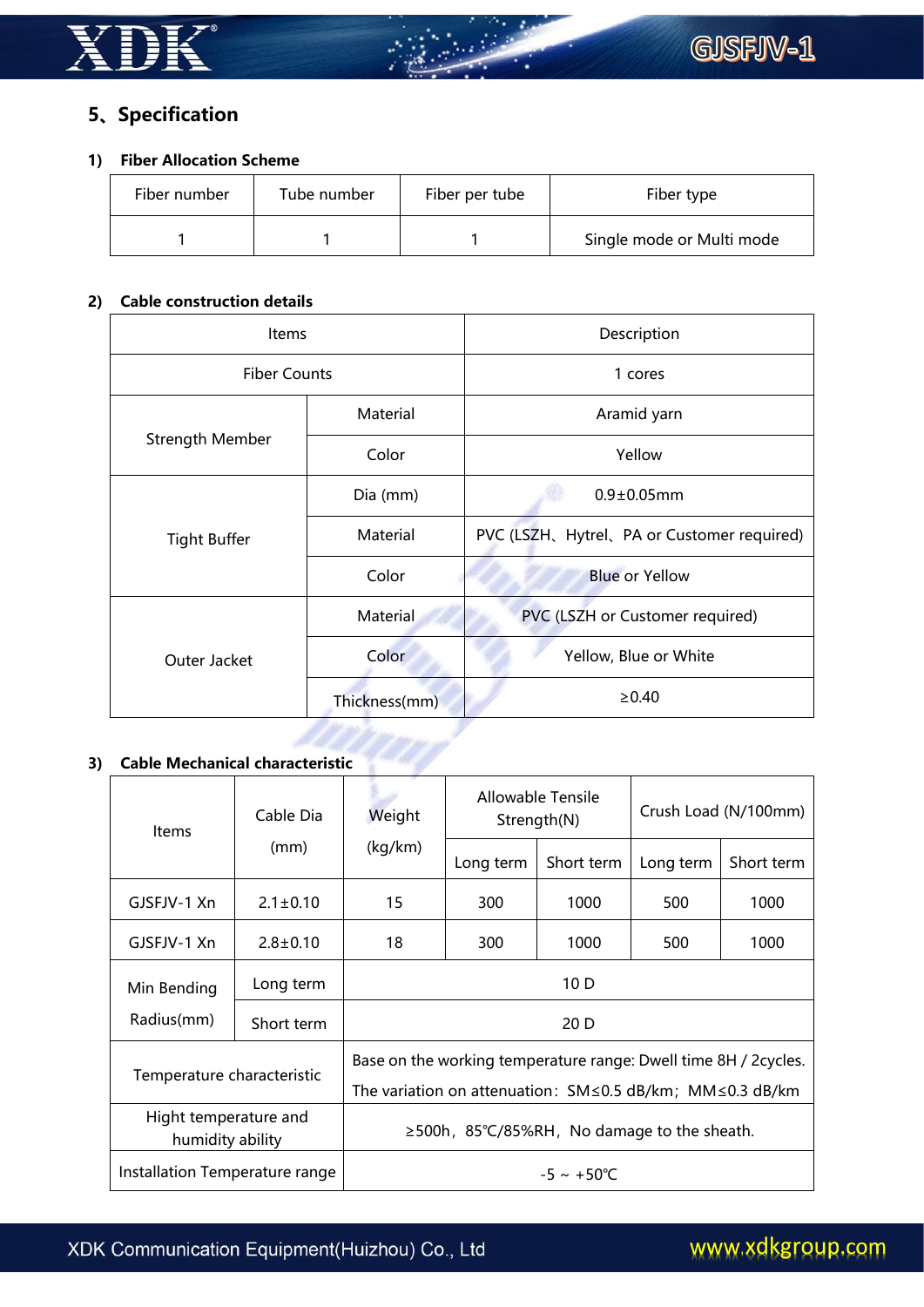

Operation and transport temperature

 $-40 \sim +85$ °C

#### **NOTE : Xn indicates the selected fiber models**

#### **4) Requirement for Order**

- (1) Fiber sort: Single mode:G652,G657, Multi mode:OM1,OM2,OM3,OM4.
- (2) Fiber brand: YOFC, Corning, Fiberhome,Fujikura,OFS etc.
- (3) Jacket material: PVC、LSZH ( can be required).
- (4) The fiber and tube color: according to stranded color, can be required.
- (5) Length of cable: generally is 2KM, can be required.
- (6) Other requirement: can be negotiated.

| Fiber type                 | Attenuation    |                |                |                | OFL<br>bandwidth | Effective<br>modal<br>bandwidth | $10$ Gb/s<br>Link<br>Length |  |
|----------------------------|----------------|----------------|----------------|----------------|------------------|---------------------------------|-----------------------------|--|
|                            |                | 1310/1550nm    |                | 850/1300nm     |                  |                                 |                             |  |
| Conditions                 | <b>Typical</b> | Maximum        | <b>Typical</b> | <b>Maximum</b> | 1300nm           | 850nm                           | 850nm                       |  |
| Unit                       | dB/km          | dB/km          | dB/km          | dB/km          | MHz.km           | MHz.km                          | m                           |  |
| G652D                      | 0.5/0.4        | 0.6/0.5        | $\prime$       |                | $\sqrt{2}$       | $\sqrt{2}$                      | $\overline{1}$              |  |
| G657A1                     | 0.5/0.4        | 0.6/0.5        | $\overline{1}$ | $\sqrt{2}$     | $\sqrt{2}$       | $\overline{1}$                  | $\overline{1}$              |  |
| G657A2                     | 0.4/0.3        | 0.5/0.4        | $\prime$       | $\overline{1}$ | T                | $\overline{1}$                  | $\overline{1}$              |  |
| G657B3                     | 0.5/0.4        | 0.6/0.5        | $\overline{1}$ | $\sqrt{2}$     | $\overline{1}$   | $\overline{1}$                  | $\overline{1}$              |  |
| 62.5/125                   | $\sqrt{2}$     | $\sqrt{2}$     | 3.5/1.0        | 3.5/1.5        | ≥160/500         | $\overline{1}$                  | $\overline{1}$              |  |
| 50/125/<br>OM <sub>1</sub> | $\prime$       | $\overline{1}$ | 3.0/1.0        | 3.5/1.5        | $\geq$ 200/500   | $\overline{1}$                  | $\overline{1}$              |  |
| 50/125/<br>OM <sub>2</sub> | $\overline{1}$ | $\sqrt{2}$     | 3.0/1.0        | 3.5/1.5        | $\geq$ 500/500   | $\overline{1}$                  | $\overline{1}$              |  |
| OM3-150                    | $\overline{1}$ | $\sqrt{2}$     | 3.0/1.0        | 3.5/1.5        | ≥700/500         | $\geq$ 950                      | 150                         |  |
| OM3-300                    | $\prime$       | $\sqrt{2}$     | 2.5/0.8        | 3.0/1.0        | ≥1500/500        | $\geq$ 2000                     | 300                         |  |
| OM4-550                    | $\overline{1}$ | $\sqrt{2}$     | 2.5/0.8        | 3.0/1.0        | $\geq$ 3500/500  | $\geq$ 4700                     | 550                         |  |

#### **5) Fiber optical Characteristic (after cable)**

**Note: The above optical characteristics are after cable**

# **6、Cable marking and cable reel marking**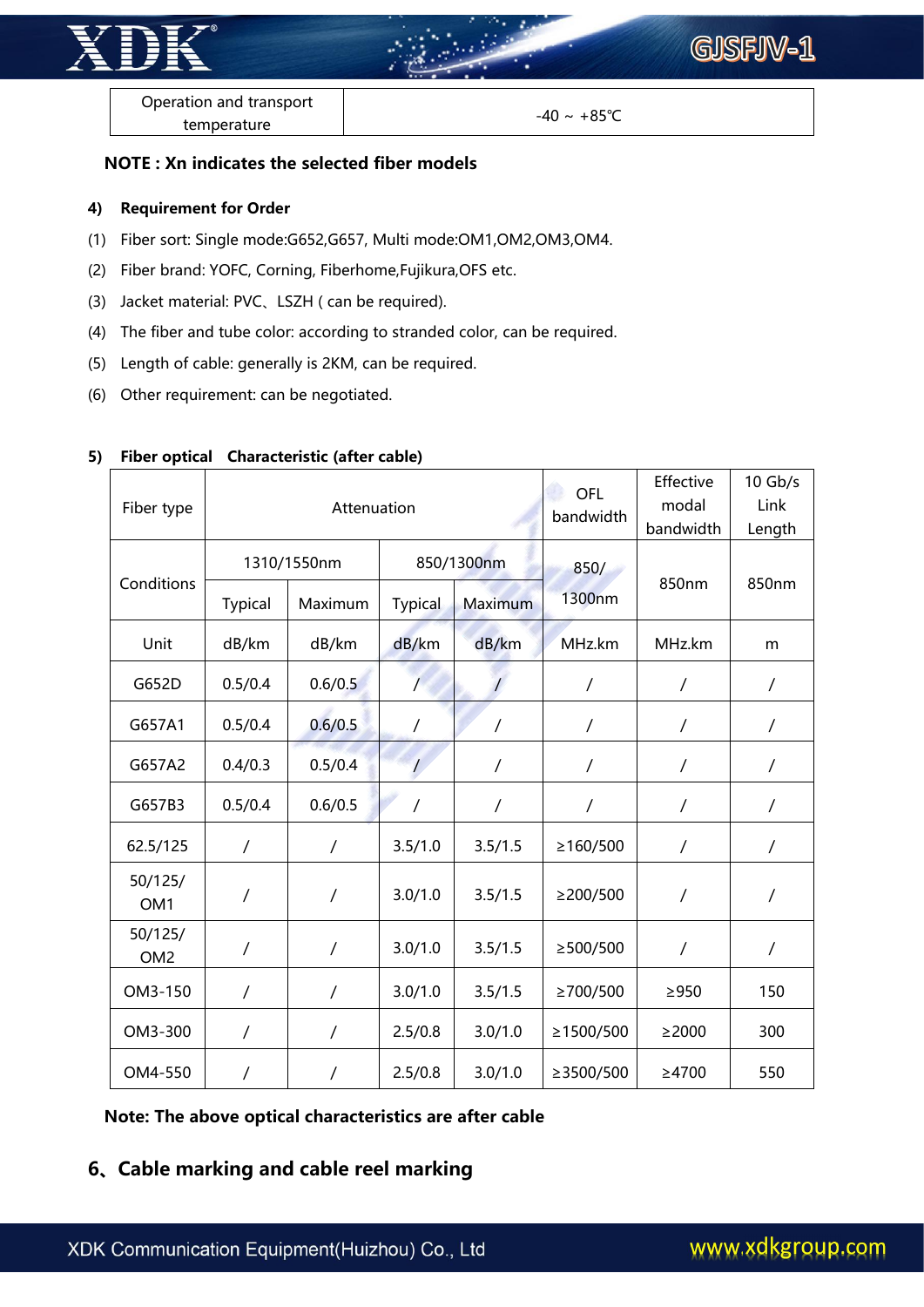

#### **6.1 Cable marking**

The cable sheath shall be marked with white characters at intervals of one meter with following information:

- (1) Purchaser's name
- (2) Cable type
- (3) Fiber type and counts
- (4) Year of manufacture
- (5) Length marking

Notice: cable mark is available if requested by customer.

#### **6.2 Cable reel**

Details given below shall be marked with a weather materials on both outer sides of the reel flange :

- (1) Cable type and fiber counts
- (2) Length of cable in meters
- (3) Year of manufacture



Notice: shipping mark is available if requested by customer.

## **7、 Packing Informations**

- (1) Packing material: Wooden drum
- (2) Packing length: standard length of cable shall be 2 km. Other cable length is also available if required by customer

## **8、Our certificates**

- (1) ISO9002
- (2) SGS, ROHS
- (3) ULE329066
- (4) REACH

#### **9、Our advantages**

- (1) Professional cable manufacturer
- (2) About 10 years experiences in cable industry